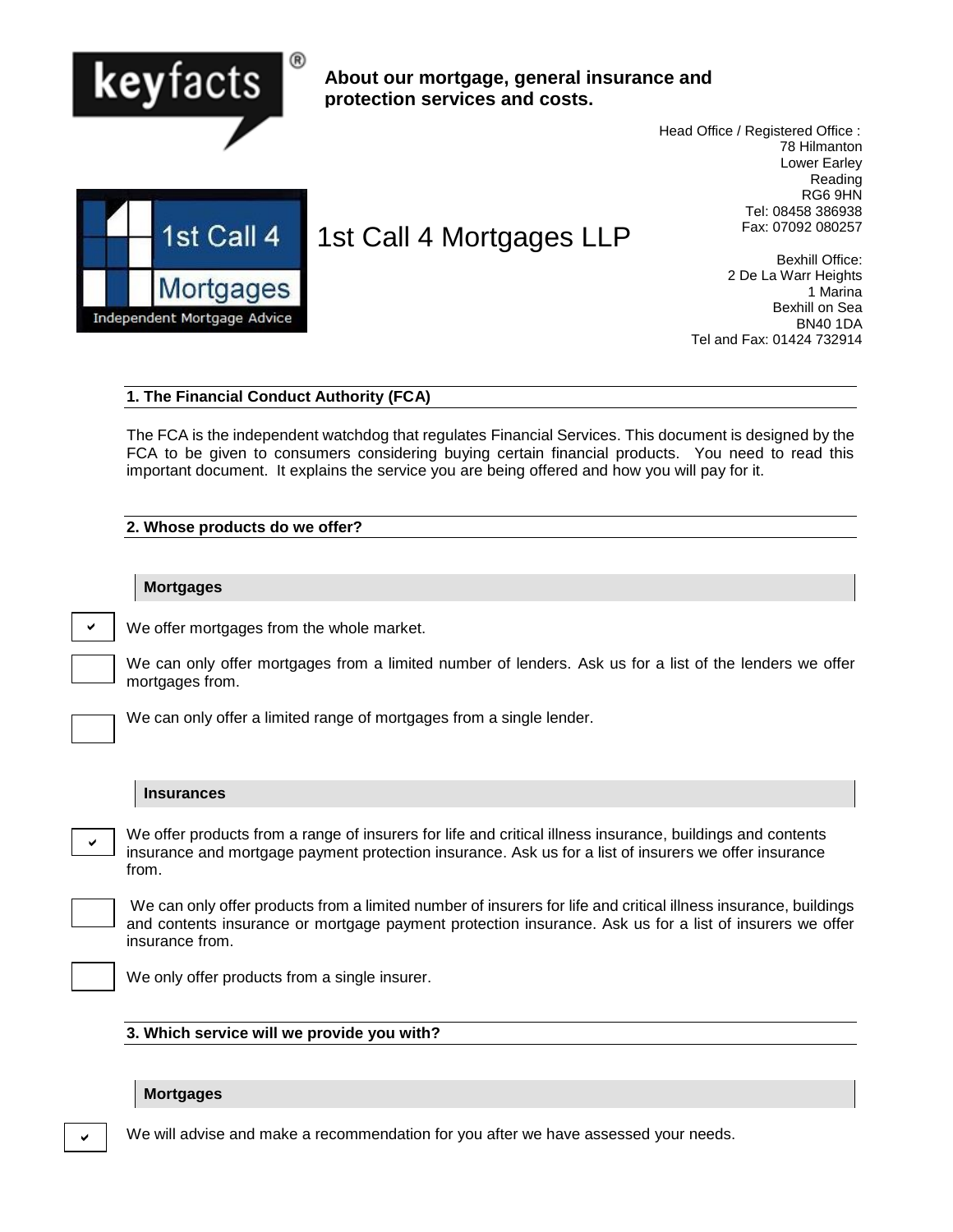You will not receive advice or a recommendation from us.. We may ask some questions to narrow down the selection of products that we will provide details on. You will then need to make your own choice about how to proceed.

### **Insurances**

| <b>Insurances</b>                                                                                                                                                                                                                                                                                                                                                                                       |
|---------------------------------------------------------------------------------------------------------------------------------------------------------------------------------------------------------------------------------------------------------------------------------------------------------------------------------------------------------------------------------------------------------|
| We will advise and make a recommendation for you after we have assessed your needs for life and critical<br>illness insurance, buildings and contents insurance or mortgage payment protection insurance.                                                                                                                                                                                               |
| You will not receive advice or a recommendation from us. We may ask some questions to narrow<br>down the selection of products that we will provide details on. You will then need to make your own<br>choice about how to proceed.                                                                                                                                                                     |
| 4. What will you have to pay us for our services?                                                                                                                                                                                                                                                                                                                                                       |
|                                                                                                                                                                                                                                                                                                                                                                                                         |
| <b>Mortgages</b>                                                                                                                                                                                                                                                                                                                                                                                        |
| Your initial mortgage consultation is obligation free.                                                                                                                                                                                                                                                                                                                                                  |
| No fee. We will be paid a commission from the lender.                                                                                                                                                                                                                                                                                                                                                   |
|                                                                                                                                                                                                                                                                                                                                                                                                         |
| A fee of £495.00 when you apply for a mortgage. 1st Call 4 Mortgages LLP may receive a fee from the<br>lender in addition to the fee charged to the client. This fee will be disclosed on the Key Facts Illustrations<br>given to the client.                                                                                                                                                           |
| Alternatively, we offer a Fee-Only Option (the 'Independent' option).<br>A fee of £995.00 when you apply for a mortgage. 1st Call 4 Mortgages LLP may receive a fee from the<br>lender in addition to the fee charged to the client. This fee will be disclosed on the Key Facts Illustrations<br>given to the client. We will refund any net commission paid to us by the lender to you, upon receipt. |
|                                                                                                                                                                                                                                                                                                                                                                                                         |
| In all cases, you will receive a key facts illustration, which will tell you about any fees relating to a particular<br>mortgage.                                                                                                                                                                                                                                                                       |
| For all cases where a fee is payable, you will be asked to sign a Client Agreement prior to applying for your<br>mortgage.                                                                                                                                                                                                                                                                              |
| <b>Insurances</b>                                                                                                                                                                                                                                                                                                                                                                                       |
|                                                                                                                                                                                                                                                                                                                                                                                                         |
| No fee for life and critical illness insurance, buildings and contents insurance or mortgage payment<br>protection insurance.                                                                                                                                                                                                                                                                           |
| A fee.                                                                                                                                                                                                                                                                                                                                                                                                  |
| You will receive a quotation which will tell you about any other fees relating to any particular insurance<br>policy.                                                                                                                                                                                                                                                                                   |
| <b>Refund of Fees</b>                                                                                                                                                                                                                                                                                                                                                                                   |
| <b>Mortgages</b>                                                                                                                                                                                                                                                                                                                                                                                        |
| If we charge you a fee, and your mortgage does not go ahead, you will receive::                                                                                                                                                                                                                                                                                                                         |
| A full refund.                                                                                                                                                                                                                                                                                                                                                                                          |

No refund  $\checkmark$